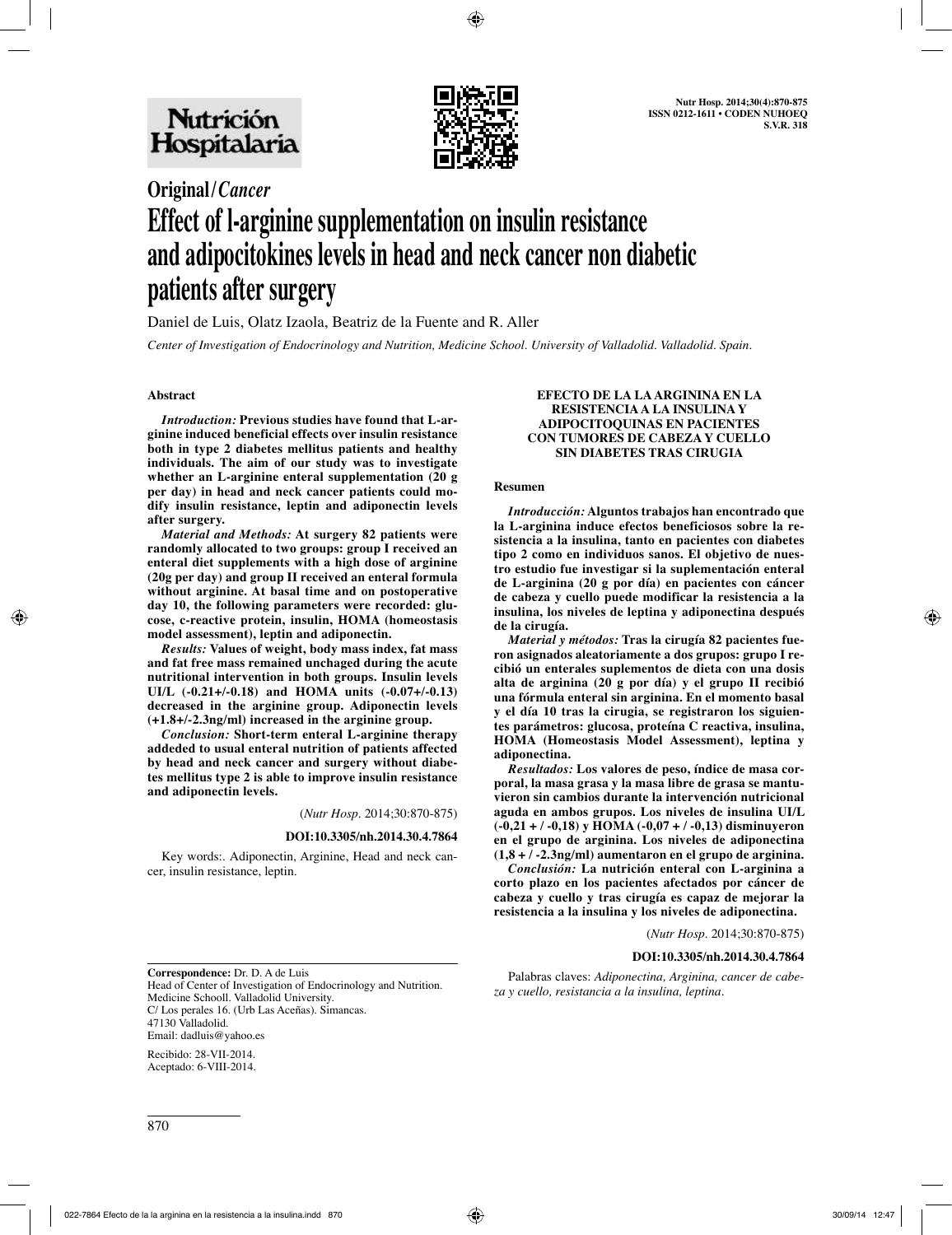# **Introduction**

The current view of adipose tissue is that of an active secretory organ, sending out adipokines that modulate insulin sensitivity, energy expenditure and inflammation. Adipokines are proteins produced mainly by adipose tissue<sup>1</sup>. These molecules have been shown to be involved in the pathogenesis of the metabolic syndrome and cardiovascular disease in obese patients. Adiponectin is an adipocyte-derived collagen like protein indentified through an extensive search of adipose tissue. Hypoadiponectinemia increased risk of coronary artery disease togheter with the presence of multiple risk factors, indicating that adiponectin is a key factor of the metabolic syndrome2 . Leptin is a protein secreted primarily from adipocytes. Leptin suppresses food intake and increase energy expenditure by enhancing thermogenesis and metabolic rate. Reports suggest that leptin contributes to atheroscleoris and cardiovascular disease in obese patients<sup>3</sup>. Most studies of serum profile of adipokines have been conducted in cross sectional studies in obese patients<sup>4,5</sup> and in dietary intervention trials, which analyzed adipokine changes secondaries to weight  $loss<sup>6,7</sup>$ .

Moreover, nitric oxide, a secondary product of L-arginine, is involved in a wide variety of regulatory mechanisms of the cardiovascular system<sup>8</sup>. Previous studies have found that L-arginine induced beneficial effects over insulin resistance both in type 2 diabetes mellitus patients and healthy individuals [9,10]. Untill now, few data have been available on the effects of L-arginine supplementation in ameliorating insulin resistance and serum adipokines changes after surgery. For example, in cardiopathic nondiabetic patients after an aortocoronary bypass, chronic oral L arginine administration (6.4  $g/d$ ) for 6 months increased insulin sensitivity<sup>11</sup>.

There is evidence that giving patients perioperative nutritional supplements with immunonutritional additives can favourably modulate the immune and inflammatory response both in vitro and in patients with trauma, burns or those undergoing oncological surgery<sup>12</sup>. Arginine is the most common immunonutrient given to patients with head and neck cancer<sup>13</sup>. The highest dose of arginine used in these clinical studies was 20 g per day with an improvement in wound complications<sup>14</sup>. This high dose of arginine administered in these protocols could be used to evaluate the acute effect of a high dose of arginine on insulin resistance and adipocytokines changes induced by cancer surgery.

The aim of our study was to investigate whether an L-arginine enteral supplementation (20 g per day) in head and neck cancer patients could modify insulin resistance, leptin and adiponectin levels after surgery.

## **Material and methods**

#### *Patients and design*

The study protocol was designed to study patients with head and neck cancer after a surgery in abcense of type 2 diabetes mellitus or alteration of fasting glucose, diagnosed by fasting plasma glucose less than 110 mg/ dl. Eighty two patients with head and neck cancer eligible for surgery that entered the Departament of Otolaryngology of our Univeristary Hospital participated in this protocol. The study has been approved by the local ethics committee and all patients signed an informed consent. All patients have a histologically proven squamous cell carcinoma of the oral cavity, larynx, oropharyns or hypopharynx and required major ablative surgery. Patients were excluded from the study if they were impaired renal function (serum creatinine concentration >2.5 mg/ dl), ongoing infections, autoimmune disorders, steroids treatment, nutritional oral supplementation in previous 6 months and severely malnourished (weight loss >10% of body weight). Baseline studies on all patients consisted of complete history taking and physical examination. General assessment of nutritional status included measurements of height, body weight, body mass index  $(kg/m<sup>2</sup>)$ .

# *Nutritional intervention*

Patients were randomly assigned to one of the following treatment groups: group I (42 patients) received an enteral diet supplements with a high dose of L-arginine (20g per day) and group II (40 patients) received an isocaloric, isonitrogenous enteral formula without L-arginine. Blinding of patients and dietitians involved in patient treatment was maintained. Table I shows the composition of the two enteral diets.

| <b>Table I</b><br>Composition of enteral diet (per 1.000 ml) |                        |                           |  |  |
|--------------------------------------------------------------|------------------------|---------------------------|--|--|
|                                                              | Group I<br>(High Dose) | Group II<br>(Mediun Dose) |  |  |
| Total energy (Kcal)                                          | 1.020                  | 1.118                     |  |  |
| Protein $(g)$                                                | 49.8                   | 50.5                      |  |  |
| Free L-arginine                                              | 8                      |                           |  |  |
| Total lipid $(g)$                                            | 48.6                   | 48.8                      |  |  |
| W6/w3                                                        | 5/1                    | 5/1                       |  |  |
| Linoleic acid                                                | 10.18                  | 12.5                      |  |  |
| a-linolenic acid                                             | 2.3                    | 2.5                       |  |  |
| Carbohydrate $(g)$                                           | 135.8                  | 136.1                     |  |  |
| Dietary fiber $(g)$                                          | 13.8                   | 13.8                      |  |  |

Dietary fiber: (oligofructose, inulin, soy polysaccharide, resistant starch, arabic gum, cellulose).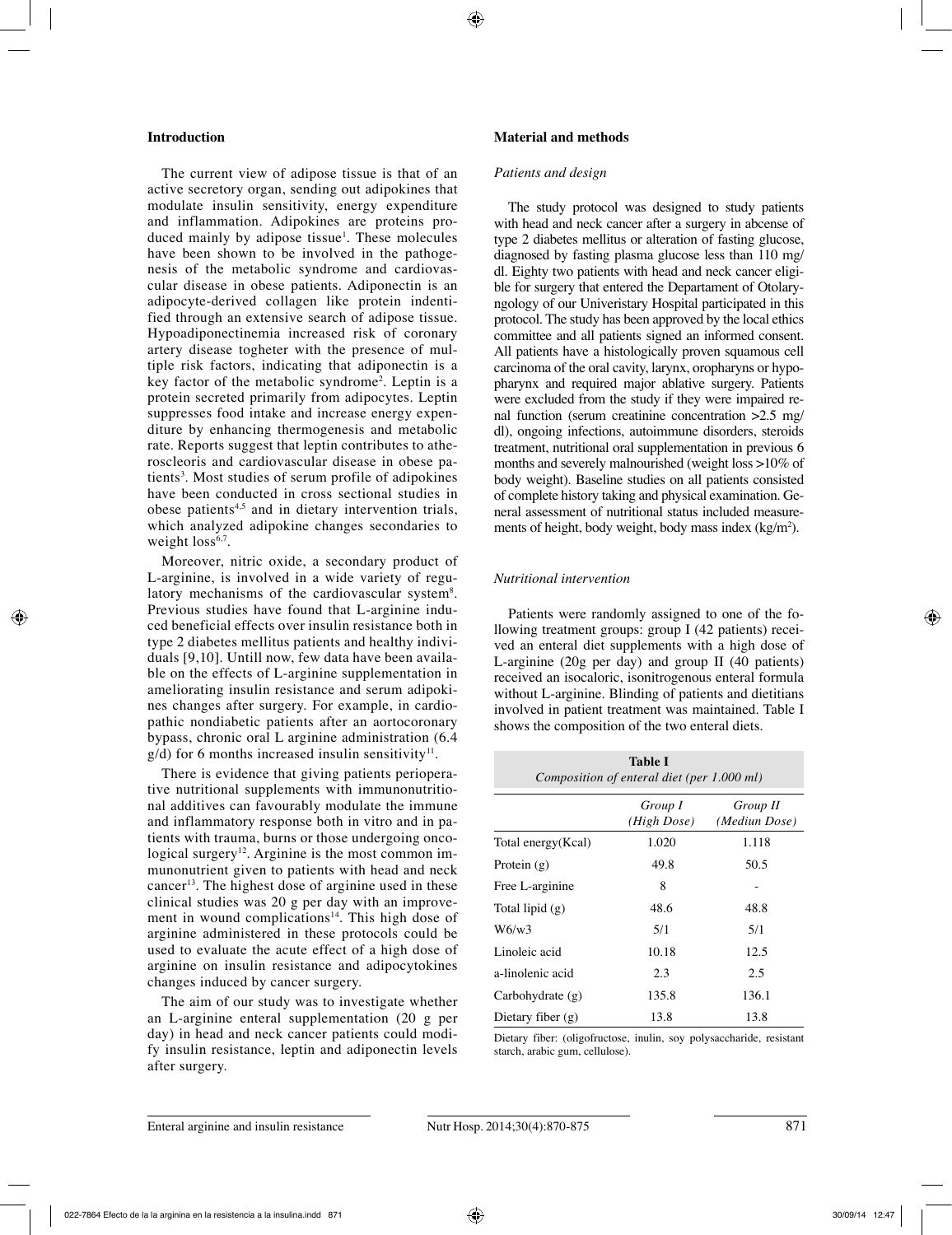Postoperatively, all patients were tube-fed for approximately 15 days, as is the standard hospital procedure. The infusion rate was progressively increased every 24 hrs until the daily nutritional goal (35 total kcal/kg; 1.7 g protein/kg) was reached, on postoperative day 4. All patients reached 100% of calculated requirements. No drop-outs were present in the study. The end point to discontinuing nutritional support was a minimum oral intake of 1700 cal day and 1 g/kg/d of protein with supplementation with a minimum of 10 days of enteral support.

# *Biochemical assays*

At basal time and on postoperative day 10, the following parameters were recorded: glucose, c-reactive protein (CRP), insulin, HOMA (homeostasis model assessment), leptin and adiponectin.

Plasma glucose levels were determined by using an automated glucose oxidase method (Glucose analyser 2, Beckman Instruments, Fullerton, California). Insulin was measured by enzymatic colorimetry (Insulin, WAKO Pure-Chemical Industries, Osaka, Japan) and the homeostasis model assessment for insulin sensitivity (HOMA) was calculated using these values<sup>15</sup>.CRP was measured by immunoturbimetry (Roche Diagnostcis GmbH, Mannheim, Germany), analytical sensivity 0.5 mg/dl. Hemoglobine A1c levels were measured by using high-pressure liquid chromatography.

Leptin was measured by ELISA (Diagnostic Systems Laboratories, Inc., Texas, USA) with a sensitivity of 0.05 ng/ml and a normal range of 10-100 ng/ml. Adiponectin was measured by ELISA (R&D systems, Inc., Mineapolis, USA) with a sensitivity of 0.246 ng/ ml and a normal range of 865-21424 ng/ml.

# *Anthropometric measurements*

Body weight was measured to an accuracy of 0.05 Kg and body mass index computed as body weight/ (height<sup>2</sup>). Waist (narrowest diameter between xiphoid process and iliac crest) and hip (widest diameter over greater trochanters) circumferences to derive waist-to hip ratio (WHR) were measured, too. Tetrapolar body electrical bioimpedance was used to determine body composition<sup>16</sup>.

# *Statistical analysis*

Sample size was calculated to decrease 10% of insulin resistance with L-arginine administration with 80% power and 5% significance. To minimize the potential for introducing bias, all randomized patients were included in the comparisons, irrespective of whether or not and for how long they complied with their allocated regimen (intention-to-treat analysis). For descriptive purposes, we used median and standard deviation. The distribution of variables was analyzed with Kolmogorov-Smirnov test. Quantitative variables with normal distribution were analyzed with two tailed paired or unpaired Student´s t-test, as needed. Non-parametric variables were analyzed with the Friedman and Wilcoxon tests. A p-value under 0.05 was considered statistically significant. All analyses were performed using SPSS version 15.0 software (SPSS, Chicago, IL).

# **Results**

82 patients were enrolled in the study. The mean age was 64.6+11.4 years (10 females (12.2%)/72 males (77.8%)). Basal HbA1c was 4.3+0.5%. There were 42 patients in the group I (high arginine-enhanced formula) and 40 patients in the control diet group II (no arginine-enhanced formula). Characteristics of the patients on enrollment were similar for the two groups, reflecting the homogeneity of the patient population under study. There were no significant intergroup differences with regard to gender, mean age, body weight, location and stage of tumor (Table II).

Eleven patients underwent resection of a tumor located in the oral cavity with unilateral or bilateral neck dissection; 71 patients underwent laryngectomy (total or partial) or pharyngo-laryngectomy, with the same distributions of surgery in group I and II (Table II).

As shown in table III, no significant intergroup differences in the trend of anthropometric parameters were detected. Values of weight, body mass index, fat mass and fat free mass remained unchaged during the acute nutritional intervention in both groups.

Table IV shows changes in insulin levels, HOMA and adipocitoquines. Insulin levels UI/L (-0.21+/-

| <b>Table II</b><br><i>Patients characteristics</i> |                 |                 |  |  |
|----------------------------------------------------|-----------------|-----------------|--|--|
|                                                    | Group I         | Group II        |  |  |
| Age (years)                                        | $65.5 \pm 12.2$ | $63.6 \pm 10.5$ |  |  |
| Men/women                                          | 37/5            | 35/5            |  |  |
| Body weight (kg)                                   | $72.0 \pm 12.8$ | $70.4 \pm 15.7$ |  |  |
| Body mass index                                    | $25.7 + 4.3$    | $25.1 \pm 4.8$  |  |  |
| Disease Stage                                      |                 |                 |  |  |
| T                                                  | $\theta$        | 0               |  |  |
| П                                                  | 2               | 3               |  |  |
| Ш                                                  | 10              | 9               |  |  |
| IV                                                 | 30              | 30              |  |  |
| Diagnosis of disease                               |                 |                 |  |  |
| Oral cavity                                        | 6               | 5               |  |  |
| Larynx                                             | 36              | 35              |  |  |

No statistical differences.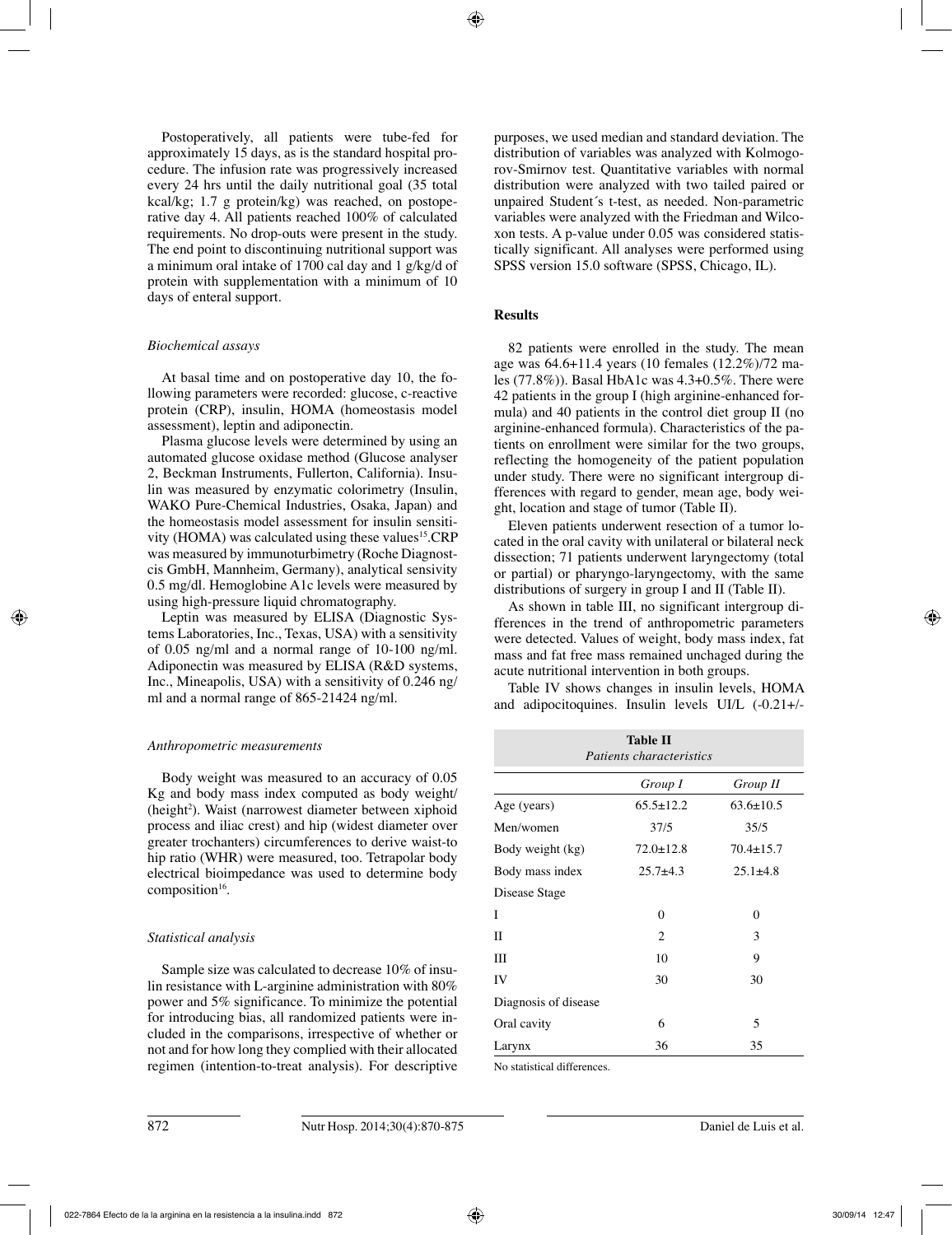| <b>Table III</b><br>Changes in anthropometric parameters |                 |                 |  |
|----------------------------------------------------------|-----------------|-----------------|--|
| Parameters                                               | <b>Baseline</b> | Day 10          |  |
| Weight(kg)                                               |                 |                 |  |
| Group I                                                  | $72.0 \pm 12.8$ | $71.3 \pm 15.9$ |  |
| Group II                                                 | $70.4 \pm 15.7$ | $69.1 \pm 13.1$ |  |
| BMI(kg/m2)                                               |                 |                 |  |
| Group I                                                  | $25.1 \pm 5.3$  | $25.0 \pm 5.1$  |  |
| Group II                                                 | $24.7 + 4.2$    | $24.4 + 4.1$    |  |
| Fat mass $(kg)$                                          |                 |                 |  |
| Group I                                                  | $16.0+9.2$      | $17.5 \pm 10.4$ |  |
| Group II                                                 | $15.4\pm8.8$    | $15.9 \pm 8.1$  |  |
| Fat free mass(kg)                                        |                 |                 |  |
| Group I                                                  | $53.0+9.4$      | $52.4 \pm 9.2$  |  |
| Group II                                                 | $53.8 \pm 10.6$ | $52.4 \pm 9.1$  |  |

\* (p<0.05) with baseline values.

0.18) and HOMA units (-0.07+/-0.13) decreased in the arginine group. Adiponectin levels (+1.8+/-2.3ng/ml) increased in the arginine group, too.

# **DISCUSSION**

To our knowledge, this is the first study evaluating the effects on insulin resistance, adiponectina and leptin levels of an acute high dose of L-arginine supplementation added on enteral nutrition as usual nutritional treatment in head and neck cancer patients after surgery. In particular, the present study demonstrated that L-arginine supplementation was able to improve both insulin resistance and adiponectin levels.

The beneficial effect of L-arginine on insulin resistance could be mediated by an increase in adiponectin levels, as previously reported (9). The direct effect of adiponectin on atherosclerosis was investigated by Kumada et al<sup>17</sup> who showed that adiponectin specifically increased tissue inhibitor of metalloproteinase-1, reducing vascular inflammation and delaying the development of atherosclerosis. With our data, a stimulating result of the present study is that 10 days of L-arginine supplementation at a dose of 20 g/d improved insulin resistance and insulin levels in a group of non diabetic patients submitted to head and neck cancer surgery. This data support a potential beneficial effect of L-arginine on insulin resistance in this type of patients. Previous studies have found that oral L-arginine supplementation improved insulin resistance, endothelial function, oxidative stress in type 2 diabetes mellitus patients [9,18].

As mentioned above, the beneficial effect of oral arginine administration on insulin resistance could be secondary to adiponectin increase. Adiponectin is thought to contribute to the regulation of insulin sensitivity<sup>19</sup>.

| <b>Table IV</b><br>Insulin resistance, homa and adipokines |                 |                   |  |  |
|------------------------------------------------------------|-----------------|-------------------|--|--|
| Parameters                                                 | <b>Baseline</b> | Day 10            |  |  |
| Glucose $(mg/dl)$                                          |                 |                   |  |  |
| Group I                                                    | $93.9 \pm 10.9$ | $91.8 \pm 12.7$   |  |  |
| Group II                                                   | $94.8 \pm 11.2$ | $91.1 \pm 10.1$   |  |  |
| Insulin (UI/L)                                             |                 |                   |  |  |
| Group I                                                    | $19.0 \pm 17.9$ | $15.8 \pm 12.7^*$ |  |  |
| Group II                                                   | $22.5 \pm 19.7$ | $20.6 \pm 14.6$   |  |  |
| HOMA (Units)                                               |                 |                   |  |  |
| Group I                                                    | $0.37\pm0.16$   | $0.30\pm0.14^*$   |  |  |
| Group II                                                   | $0.32 \pm 0.09$ | $0.29 \pm 0.09$   |  |  |
| Leptin (ng/ml)                                             |                 |                   |  |  |
| Group I                                                    | $11.1 \pm 15.8$ | $16.6 \pm 24.3$   |  |  |
| Group II                                                   | $9.7 \pm 14.6$  | $9.8 \pm 11.1$    |  |  |
| Adiponectin (ng/ml)                                        |                 |                   |  |  |
| Group I                                                    | $7.8 + 3.8$     | $9.6{\pm}4.5^*$   |  |  |
| Group II                                                   | $9.2 \pm 6.1$   | $10.1 \pm 6.7$    |  |  |
| C reactive pro-<br>tein(mg/dl)                             |                 |                   |  |  |
| Group I                                                    | $9.1 \pm 7.2$   | $6.9 \pm 6.2$     |  |  |
| Group II                                                   | $10.3 \pm 6.9$  | $5.2 \pm 5.6$     |  |  |

 $*(p<0.05)$  with baseline values.

Homeostasis model assessment (HOMA) provides a powerful index of insulin resistance (IR) in epidemiological studies<sup>20</sup>. Adiponectin and HOMA thus represent two different aspects of IR with opposite relations to this condition. Adiponectin accounts for ~0.02% of total plasma protein in humans, and its concentration is inversely associated with the risk of type 2 diabetes $2<sup>1</sup>$  and obesity<sup>22</sup>. Moreover, hypoadiponectinemia is associated with hypertension<sup>23</sup>, with circulating lipid levels<sup>24</sup>, and with coronary artery disease<sup>25</sup>. Consistent with these findings, a chronic inhibition of NO release by N-nitro-L-arginine methyl ester administration in rats induced a state of hypoadiponectinemia, suggesting that NO per se might modulate adiponectin release<sup>26</sup> and increasing NO synthesis secondary to oral arginine could modify adiponectin levels.

In a previous study<sup>27</sup>, after a hypocaloric diet and exercise training program, fasting and postprandial glucose levels were normalized within 3 weeks, in an oral arginine enhanced protocol (8.3 g per day). However, this protocol was performed with obese diabetic patients and with a reduction of caloric intake. Our design showed that the beneficial effect on insulin resistance is only due to arginine because weight remained unchanged during enteral nutrition support. However, this improvement is very small and may not of clinical relevance, without a significant change in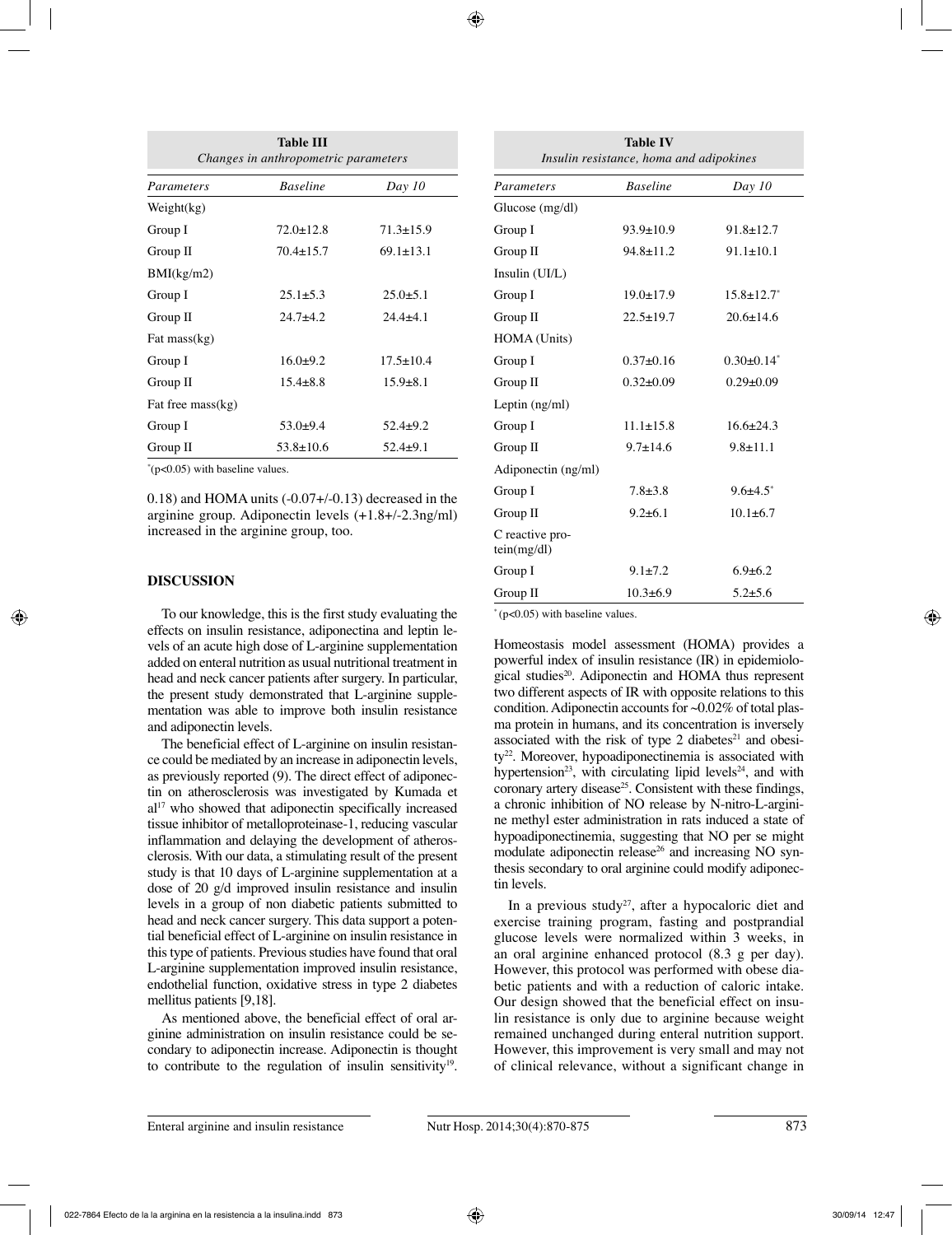glucose levels. Another limitation of this design is the determination of a single isolated determination of the insulin resistance after 10 days of administering arginine. Probably it would have been a need for further determinations, and an analysis of dose effect of arginine. It will therefore be necessary to design new work with different times and concentrations of arginine administered. Another limitation of our work is to use only HOMA as a measure of surrogated insulin resistance, and the impossibility of performing a euglycemic clamp.

In conclusion, short-term enteral L-arginine therapy addeded to usual enteral nutrition of patients affected by head and neck cancer and surgery without diabetes mellitus type 2 is able to improve insulin resistance and adiponectin levels. However, further studies are needed to elucidate if this metabolic changes could be beneficial to this postsurgical population (28,29)with an enteral supplementation or to the general population with an oral supplementation regimen.

## **No conflict of interest**

Statement of authorship. All authors have made substantial contributions to all of the following: the conception and design of the study, or acquisition of data, or analysis and interpretation of data, drafting the article or revising it critically for important intellectual content and final approval of the version to be submitted.

#### **Acknowledgements section**

D. A de Luis designed the protocol and wrote the article. Olatz Izaola, realized nutritional evaluation.

B de la Fuente, realized nutritional evaluation.

R Conde, realized laboratory evaluation.

D Primo, realized laboratory evaluation.

M Gonzalez realized laboratory evaluation.

#### **References**

- 1. Matsuda M, Shimomura I, Sata M. Role of adiponectin in preventing vascular stenosis. The missing link of adipo-vascular axis. *J Biol CHem* 2002;277:37487-37491.
- 2. Kumada M, Kihara S, Sumitsuji S. Association of hypoadiponectinemia with coronary artery disease in men. *Arterioscler Thromb Vasc Biol* 2003;23:85-9.
- 3. Shimomoura I, Hammer RE, Ikemoto S. Leptin reverses insulin resitance and diabetes mellitus in mice with congenital lipodystrophy. *Nature* 1999;401:73-76
- 4. de Luis DA, Aller R, Izaola O, Ovalle HF. The serum profile of adipokines in naïve patients with diabetes mellitus type 2 and obesity. *J Clin Lab Anal* 2011 ;25:409-13.
- 5. De Luis DA, Aller R, Romero E, Dueñas A, Perez Castrillon JL. Relation of phase angle tertiles with blood adipocytokines levels, insulin reisstance and cardiovascular risk factors in obese women patients. *Eur Rev Med Pharmacol Sci.* 2010 May;14(6):521-526
- 6. de Luis DA, Aller R, Izaola O, González Sagrado, Conde R, Perez Castrillon JL. Effects of lifestyle modification on adipocytokine levels in obese patients. *Eur Rev Med Pharmacol Sci*  $2008.12.33-39$
- 7. de Luis DA, Aller R, Izaola O, Conde R, Gonzalez M, González JM. Effect of a hypocaloric diet in transaminases in nonalcoholic fatty liver disease and obese patients, relation with insulin resistance. *Diab Res and Clin Pract* 2008;79:74-78.
- 8. Böger RH, Ron ES. L-Arginine improves vascular function by overcoming deleterious effects of ADMA, a novel cardiovascular risk factor. *Altern Med Rev* 2005;10:14-23.
- 9. Lucotti P, Setola E, Monti LD, et al. Beneficial effects of a long-term oral L-arginine treatment added to a hypocaloric diet and exercise training program in obese, insulin-resistant type 2 diabetic patients. *Am J Physiol Endocrinol Metab* 2006;291:906-12
- 10. Hambrecht R, Hilbrich L, Erbs S, et al. Correction of endothelial dysfunction in chronic heart failure: additional effects of exercise training and oral L-arginine supplementation. *J am Coll Cardiol* 2000;35:706-13
- 11. Lucotti P, Monti L, Setola E, La Canna G, Castiglioni A. Oral L arginine supplementation improves endothelial function and ameliorates insulin sensitivity and inflammation in cardiopathic nondiabetic patients after an aortocoronary bypass. *Metab Cklin and experimental* 2009;58:1270-1276.
- 12. Di Carlo V, Gianotti I, Balzano G, Zerbi A, Braga M. Complications of pancreatic surgery and the role of perioperative nutrition. *Dig Dis Sci* 1999: 16: 320–326
- 13. De Luis DA, Izaola O, Aller R, Cuellar L, Terroba MA (2004): Randomized clinical trial with an enteral arginine-enhanced formula in early postsurgical. *Eur J Clin Nutr* 58:1505-1508.
- 14. De Luis DA, Izaola O, Cuellar L, Terroba MC, Martin T, Aller R (2009): High dose of arginine enhanced enteral nutrition in postsurgical head an neck cancer patients. A randomized clinical trial. *Eur Rev Med Pharmacol Sci* 2009;13:279-283.
- 15. Mathews DR, Hosker JP, Rudenski AS, Naylor BA, Treacher Df. Homesotasis model assessment: insulin resistance and beta cell function from fasting plasma glucose and insulin concentrations in man. *Diabetologia* 1985;28:412-414.
- 16. Picoli A, Brunani A, Savia G. Discriminating between body fat and fluid changes in the obese adult using bioimpedance vector analysi. *Int j Obesity* 1998;22:97.
- 17. Kumada M, Kihara S, Noriyuki O, et al. Adiponectin specifically increased tissue inhibitor of metalloproteinase-1 through interleukin-10 expression in human macrophages. *Circulation* 2004; 109:2046-9.
- 18. Wascher TC, Graier WF, Dittrich P, et al. Effects of low-dose Larginine on insulin-mediated vasodilatation and insulin sensitivity. *Eur J Clin Invest* 1997;27:690-5
- 1. Yamauchi T, Kamon J, Waki H, et al. Globular Adiponectin Protected ob/ob Mice from Diabetes and ApoE-deficient Mice from Atherosclerosis. *Journal of Biological Chemistry.* 2003;278:2461-2468
- 20. Haffner SM, Kennedy E, Gonzalez C, Stern MP, Miettinen H. A prospective analysis of the HOMA model. The Mexico City Diabetes Study. *Diabetes Care.* 1996;19:1138-1141
- 21. Li S, Shin HJ, Ding EL, van Dam RM. Adiponectin levels and risk of type 2 diabetes: a systematic review and meta-analysis. *JAMA.* 2009;302:179-188
- 22. Arita Y, Kihara S, Ouchi N, et al. Paradoxical decrease of an adipose-specific protein,adiponectin, in obesity. *Biochem Biophys Res Commun.* 1999;257:79-83
- 23. Li S, Shin HJ, Ding EL, van Dam RM. Adiponectin levels and risk of type 2 diabetes: a systematic review and meta-analysis. *JAMA.* 2009;302:179-188
- 24. Baratta R, Amato S, Degano C, et al. Adiponectin relationship with lipid metabolism is independent of body fat mass: evidence from both cross-sectional and intervention studies. *J Clin Endocrinol Metab.* 2004;89:2665-2671
- 25. Kumada M, Kihara S, Sumitsuji S, et al. Association of hypoadiponectinemia with coronary artery disease in men. *Arterioscler Thromb Vasc Biol.* 2003;23:85-89